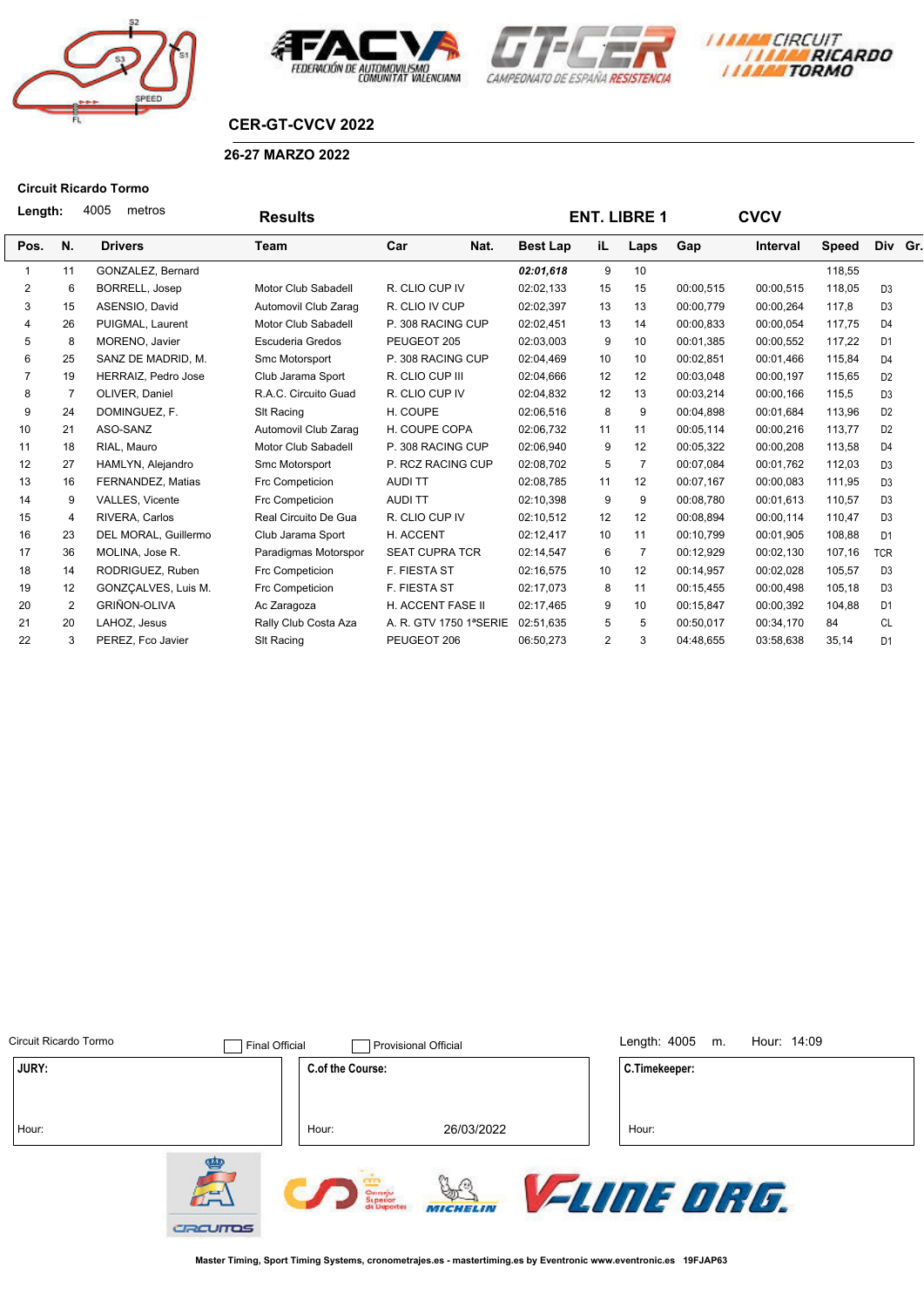



*I MARA CIRCUIT<br>I MARA RICARDO* 

**Circuit Ricardo Tormo**

**Circuit Ricardo Tormo** 26-27 MARZO 2022

PEED

*CER-GT-CVCV 2022*

## **ANALYSIS / SECTORS ENT. LIBRE 1 CVCV**

|    |              | <b>GRIÑON-OLIVA</b>   |                                         |                            | Ac Zaragoza                      |                     |                 | 1            | <b>START</b>               |                          | 01:22,280 00:45,919 00:38,575 00:40,877                                            |                                         |                                         |                     | 14:13:26                           |
|----|--------------|-----------------------|-----------------------------------------|----------------------------|----------------------------------|---------------------|-----------------|--------------|----------------------------|--------------------------|------------------------------------------------------------------------------------|-----------------------------------------|-----------------------------------------|---------------------|------------------------------------|
|    | 2            |                       |                                         | P. Vmax: 20                |                                  | T. Ideal: 02:16,596 |                 |              | 2 02:17,997                |                          | 00:32,494 00:36,414 00:31,379 00:37,710                                            |                                         |                                         |                     | 165,31 14:15:44                    |
|    | Lap Time     | Sector 1              | Sector 2                                | Sector 3 Sector 4          |                                  | V.Max               | Hour            | 3            | 02:33,017                  |                          | 00:31,365 00:35,550 00:48,123 00:37,979                                            |                                         |                                         | 166,58              | 14:18:17                           |
|    | <b>START</b> |                       | 03:04,465 00:52,721 00:45,888 00:47,493 |                            |                                  |                     | 14:15:29        | 4            | 02:13,515                  |                          | 00:30,744 00:35,569 00:30,790 00:36,412                                            |                                         |                                         | 167,01              | 14:20:31                           |
|    | 2 02:42,297  |                       | 00:39,510 00:42,801 00:36,623 00:43,363 |                            |                                  |                     | 91,65 14:18:11  | 5            | PIT                        |                          | 00:30,307 00:34,452 00:30,028 00:42,947                                            |                                         |                                         | 167,88              | 14:22:48                           |
|    | 3 02:49.784  |                       | 00:39.923 00:37.843 00:33.897 00:58.121 |                            |                                  |                     | 117,18 14:21:01 | 6            | 03:49,025                  |                          | 02:07,005 00:34,676 00:30,168 00:37,176                                            |                                         |                                         |                     | 14:26:38                           |
|    | 4 02:26,831  |                       | 00:35,694 00:37,756 00:33,182 00:40,199 |                            |                                  |                     | 115,71 14:23:28 | 7            | 02:08,847                  |                          | 00:29,940 00:33,209 00:29,684 00:36,014                                            |                                         |                                         | 166,15              | 14:28:46                           |
|    | 5 02:25,103  |                       | 00:35,746 00:36,652 00:32,715 00:39,990 |                            |                                  |                     | 143,36 14:25:53 |              | 8 02:07,040                |                          | 00:30,011 00:32,557 00:28,970 00:35,502                                            |                                         |                                         |                     | 167,88 14:30:53                    |
| 6  | PIT          |                       | 00:36,568 00:37,530 00:58,268 00:55,138 |                            |                                  |                     | 120,00 14:29:01 | 9            | 02:06,118                  |                          | 00:29,221 00:33,003 00:29,181 00:34,713                                            |                                         |                                         |                     | 167,44 14:33:00                    |
|    | 7 04:37,481  |                       | 02:50,568 00:35,834 00:32,554 00:38,525 |                            |                                  |                     | 14:33:38        |              | 10 02:07,581               |                          | 00:29,151 00:32,701 00:30,092 00:35,637                                            |                                         |                                         | 168,75              | 14:35:07                           |
|    | 8 02:19,269  |                       | 00:33,053 00:35,446 00:32,190 00:38,580 |                            |                                  |                     | 143,68 14:35:57 |              | 11 02:05,353               |                          | 00:28,629 00:32,328 00:29,683 00:34,713                                            |                                         |                                         | 170,08              | 14:37:12                           |
| 9  | 02:17,465    |                       | 00:32,511 00:35,141 00:31,263 00:38,550 |                            |                                  |                     | 145,62 14:38:15 |              | 12 02:04,832               |                          | 00:28,615 00:32,256 00:29,165 00:34,796                                            |                                         |                                         | 169,19              | 14:39:17                           |
|    | 10 PIT       |                       | 00:32,127 00:34,681 00:31,742 00:55,338 |                            |                                  |                     | 143,05 14:40:49 |              | 13 02:05,328               |                          | 00:28,872 00:32,187 00:29,256 00:35,013                                            |                                         |                                         |                     | 173,73 14:41:23                    |
|    |              | PEREZ, Fco Javier     |                                         | SIt Racing                 |                                  |                     |                 |              | 8                          | <b>MORENO, Javier</b>    |                                                                                    |                                         | Escuderia Gredos                        |                     |                                    |
|    | 3            |                       |                                         | P. Vmax: 22                |                                  | T. Ideal: 02:29,618 |                 |              |                            |                          |                                                                                    | P.Vmax: 16                              |                                         | T. Ideal: 02:02,987 |                                    |
|    | Lap Time     | Sector 1              |                                         | Sector 2 Sector 3          | Sector 4                         | V.Max               | Hour            |              | Lap Time                   | Sector 1                 |                                                                                    | Sector 2 Sector 3 Sector 4              |                                         | V.Max               | Hour                               |
| 1  | PIT          |                       | 19:36,004 00:39,462 00:34,980 00:49,365 |                            |                                  |                     | 14:31:38        | $\mathbf{1}$ | <b>START</b>               | 01:19,879                | 00:47,521 00:39,202 00:44,742                                                      |                                         |                                         |                     | 14:13:30                           |
|    | 2 06:50,273  |                       | 04:54,541 00:38,847 00:34,063 00:42,822 |                            |                                  |                     | 14:38:29        |              | 2 02:23,332                |                          | 00:36,583 00:37,335 00:33,045 00:36,369                                            |                                         |                                         | 146,94              | 14:15:53                           |
|    | 3 PIT        |                       | 00:34,245 00:40,386 00:33,704 00:51,462 |                            |                                  |                     | 14:41:08        |              | 3 02:09,258                |                          | 00:29,890 00:33,629 00:30,180 00:35,559                                            |                                         |                                         |                     | 164,47 14:18:03                    |
|    |              |                       |                                         |                            |                                  |                     |                 | 4            | 02:06,541                  |                          | 00:29,374 00:32,885 00:29,297 00:34,985                                            |                                         |                                         |                     | 14:20:09                           |
|    | 4            | <b>RIVERA, Carlos</b> |                                         |                            | Real Circuito De Gua             |                     |                 | 5            | PIT                        |                          | 00:28,820 00:32,938 00:28,849 00:45,222                                            |                                         |                                         |                     | 14:22:25                           |
|    |              |                       |                                         | P.Vmax: 11                 |                                  | T. Ideal: 02:10,313 |                 | 6            | 05:28,265                  |                          | 03:51,291 00:32,760 00:29,474 00:34,740                                            |                                         |                                         |                     | 14:27:53                           |
|    | Lap Time     | Sector 1              |                                         | Sector 2 Sector 3 Sector 4 |                                  | V.Max               | Hour            | 7            | 02:04,622                  |                          |                                                                                    |                                         | 00:28,759 00:32,400 00:29,193 00:34,270 |                     | 14:29:58                           |
|    | <b>START</b> |                       | 01:25,889 00:46,991 00:39,582 00:46,224 |                            |                                  |                     | 14:13:37        |              | 8 02:04,964                |                          | 00:28,998 00:31,837 00:29,784 00:34,345                                            |                                         |                                         |                     | 14:32:03                           |
|    | 2 02:30,303  |                       | 00:35,773 00:39,193 00:35,820 00:39,517 |                            |                                  |                     | 136,13 14:16:08 |              | 902:03,003                 |                          | 00:28,237 00:31,674 00:28,806 00:34,286                                            |                                         |                                         |                     | 14:34:06                           |
|    | 3 02:26,469  |                       | 00:33,924 00:37,533 00:34,728 00:40,284 |                            |                                  |                     | 150,00 14:18:34 |              | 10 PIT                     |                          | 00:30,664 00:36,472 00:32,291 00:52,816                                            |                                         |                                         |                     | 14:36:38                           |
|    | 4 02:21,452  |                       | 00:31,960 00:36,572 00:32,333 00:40,587 |                            |                                  |                     | 160,40 14:20:55 |              |                            | <b>VALLES, Vicente</b>   |                                                                                    |                                         | <b>Frc Competicion</b>                  |                     |                                    |
| 5  | PIT          |                       | 00:30,947 00:35,049 00:32,355 01:21,549 |                            |                                  |                     | 163,64 14:23:55 |              | 9                          |                          |                                                                                    | P.Vmax: 9                               |                                         | T. Ideal: 02:09,035 |                                    |
| 6  | 04:18,116    |                       | 02:32,689 00:36,223 00:32,077 00:37,127 |                            |                                  |                     | 14:28:13        |              | Lap Time                   | Sector 1                 |                                                                                    |                                         | Sector 2 Sector 3 Sector 4              | V.Max               | Hour                               |
|    | 7 02:12,864  |                       | 00:30,806 00:34,271 00:30,606 00:37,181 |                            |                                  |                     | 160,40 14:30:26 | $\mathbf{1}$ | <b>START</b>               |                          |                                                                                    |                                         |                                         |                     | 14:13:26                           |
| 8  | 02:14,563    |                       | 00:30,642 00:34,544 00:32,504 00:36,873 |                            |                                  |                     | 168,75 14:32:41 |              | 2 02:38,102                |                          |                                                                                    |                                         |                                         |                     | 14:16:04                           |
| 9  | 02:13,241    |                       | 00:31,169 00:34,342 00:30,599 00:37,131 |                            |                                  |                     | 163,22 14:34:54 |              | 3 02:27,682                |                          |                                                                                    |                                         |                                         |                     | 14:18:31                           |
| 10 | 02:13,488    |                       | 00:30,365 00:34,671 00:31,420 00:37,032 |                            |                                  |                     | 167,88 14:37:08 |              | 4 02:24,931                |                          |                                                                                    |                                         |                                         |                     | 14:20:56                           |
|    | 11 02:12,562 |                       | 00:31,595 00:33,988 00:30,937 00:36,042 |                            |                                  |                     | 168,31 14:39:20 |              | 5 PIT                      |                          |                                                                                    |                                         |                                         |                     | 14:23:52                           |
|    | 12 02:10,512 |                       | 00:29,734 00:34,187 00:30,560 00:36,031 |                            |                                  |                     | 170,53 14:41:31 |              | 6 09:42,648                |                          | 21:51,119 00:36,114 00:32,114 00:36,913                                            |                                         |                                         |                     | 14:33:35                           |
|    | 6            | <b>BORRELL, Josep</b> |                                         |                            | Motor Club Sabadell              |                     |                 |              | 7 02:14,478                |                          |                                                                                    |                                         | 00:30,258 00:33,689 00:33,718 00:36,813 | 173,26              | 14:35:49                           |
|    |              |                       |                                         | P.Vmax: 4                  |                                  | T. Ideal: 02:01,776 |                 |              | 8 02:44,703                |                          | 00:29,781 00:33,991 01:05,004 00:35,927                                            |                                         |                                         | 173,26              | 14:38:34                           |
|    | Lap Time     | Sector 1              |                                         | Sector 2 Sector 3 Sector 4 |                                  | V.Max               | Hour            |              | 902:10.398                 |                          | 00:30,830 00:34,003 00:30,178 00:35,387                                            |                                         |                                         |                     | 171.43 14:40:44                    |
|    | <b>START</b> |                       | 00:39,720 00:36,800 00:34,810 00:39,229 |                            |                                  |                     | 14:12:29        |              |                            | <b>GONZALEZ, Bernard</b> |                                                                                    |                                         | Frc Competición                         |                     |                                    |
|    | 2 02:15,372  |                       | 00:32,397 00:35,302 00:31,272 00:36,401 |                            |                                  |                     | 169,63 14:14:45 |              | 11                         |                          |                                                                                    | P.Vmax: 1                               |                                         | T. Ideal: 01:59,707 |                                    |
|    | 3 02:11,142  |                       | 00:30,049 00:34,108 00:31,894 00:35,091 |                            |                                  |                     | 171,88 14:16:56 |              | Lap Time                   |                          | Sector 1 Sector 2 Sector 3 Sector 4                                                |                                         |                                         | V.Max               | Hour                               |
|    | 4 02:11,592  |                       | 00:30,009 00:33,382 00:31,466 00:36,735 |                            |                                  |                     | 173,73 14:19:07 |              | $1$ PIT                    |                          | 01:40,299 00:46,621 00:41,404 00:58,809                                            |                                         |                                         |                     | 14:14:06                           |
|    | 5 02:05,957  |                       | 00:29,235 00:32,803 00:29,175 00:34,744 |                            |                                  |                     | 173,73 14:21:13 |              | 2 09:10,381                |                          | 07:13,622 00:39,379 00:35,991 00:41,389                                            |                                         |                                         |                     | 14:23:16                           |
|    |              |                       |                                         |                            |                                  |                     | 175,14 14:23:20 |              | 3 02:27,745                |                          |                                                                                    |                                         |                                         |                     | 177,53 14:25:44                    |
| 6  | 02:06,731    |                       | 00:29.251 00:32.965 00:29.499 00:35.016 |                            |                                  |                     |                 |              |                            |                          |                                                                                    |                                         |                                         |                     |                                    |
| 7  | 02:05,039    |                       | 00:29,766 00:32,259 00:28,793 00:34,221 |                            |                                  |                     | 175,61 14:25:25 |              |                            |                          |                                                                                    | 00:35,100 00:40,287 00:34,763 00:37,595 |                                         |                     |                                    |
| 8  | 02:05,112    |                       | 00:28,975 00:33,265 00:28,687 00:34,185 |                            |                                  |                     | 175,14 14:27:30 |              | 4 02:16,927                |                          | 00:32,577 00:35,533 00:31,696 00:37,121                                            |                                         |                                         |                     | 180,00 14:28:01                    |
| 9  | 02:03,441    |                       | 00:28,682 00:32,383 00:28,411 00:33,965 |                            |                                  |                     | 173,26 14:29:34 |              | 5 02:08,545                |                          | 00:30,044 00:33,632 00:30,167 00:34,702                                            |                                         |                                         |                     | 187,28 14:30:09                    |
| 10 | 02:02,601    |                       | 00:28,340 00:31,828 00:28,576 00:33,857 |                            |                                  |                     | 174,66 14:31:36 |              | 6 02:06,462<br>7 02:03,291 |                          | 00:29,387 00:32,114 00:30,792 00:34,169                                            |                                         |                                         |                     | 191,72 14:32:16                    |
| 11 | 02:04,901    |                       | 00:28,398 00:32,811 00:28,880 00:34,812 |                            |                                  |                     | 177,05 14:33:41 |              | 8 02:02,799                |                          | 00:28,629 00:31,371 00:28,982 00:34,309<br>00:28,746 00:31,851 00:28,813 00:33,389 |                                         |                                         |                     | 190,59 14:34:19<br>188,37 14:36:22 |
|    | 12 02:05,562 |                       | 00:28,631 00:32,270 00:29,596 00:35,065 |                            |                                  |                     | 175,61 14:35:47 |              | 902:01,618                 |                          | 00:27,790 00:30,225 00:29,302 00:34,301                                            |                                         |                                         |                     | 191,15 14:38:23                    |
|    | 13 02:02,562 |                       | 00:28,515 00:31,558 00:28,557 00:33,932 |                            |                                  |                     | 175,14 14:37:49 |              | 10 PIT                     |                          | 00:27,280 00:30,936 00:30,121 01:03,249                                            |                                         |                                         |                     | 189,47 14:40:55                    |
|    | 14 02:03,349 |                       | 00:28,197 00:32,674 00:28,597 00:33,881 |                            |                                  |                     | 174,19 14:39:52 |              |                            |                          |                                                                                    |                                         |                                         |                     |                                    |
|    | 15 02:02,133 |                       | 00:28,028 00:31,915 00:28,374 00:33,816 |                            |                                  |                     | 176,09 14:41:55 |              | 12                         | GONZÇALVES, Luis M.      |                                                                                    |                                         | Frc Competicion                         |                     |                                    |
|    |              | <b>OLIVER, Daniel</b> |                                         |                            | R.A.C. Circuito Guad             |                     |                 |              |                            |                          |                                                                                    | P.Vmax: 17                              |                                         | T. Ideal: 02:15,480 |                                    |
|    | 7            |                       |                                         | P.Vmax: 8                  |                                  | T. Ideal: 02:04,485 |                 |              | Lap Time                   | Sector 1                 | Sector 2 Sector 3 Sector 4                                                         |                                         |                                         | V.Max               | Hour                               |
|    | Lap Time     | Sector 1              |                                         |                            | Sector 2 Sector 3 Sector 4 V.Max |                     | Hour            |              | 1 START<br>2 02:37,744     |                          | 01:18,358 00:47,282 00:39,694 00:45,407<br>00:39,301 00:41,731 00:36,486 00:40,226 |                                         |                                         |                     | 14:13:29<br>132,24 14:16:07        |

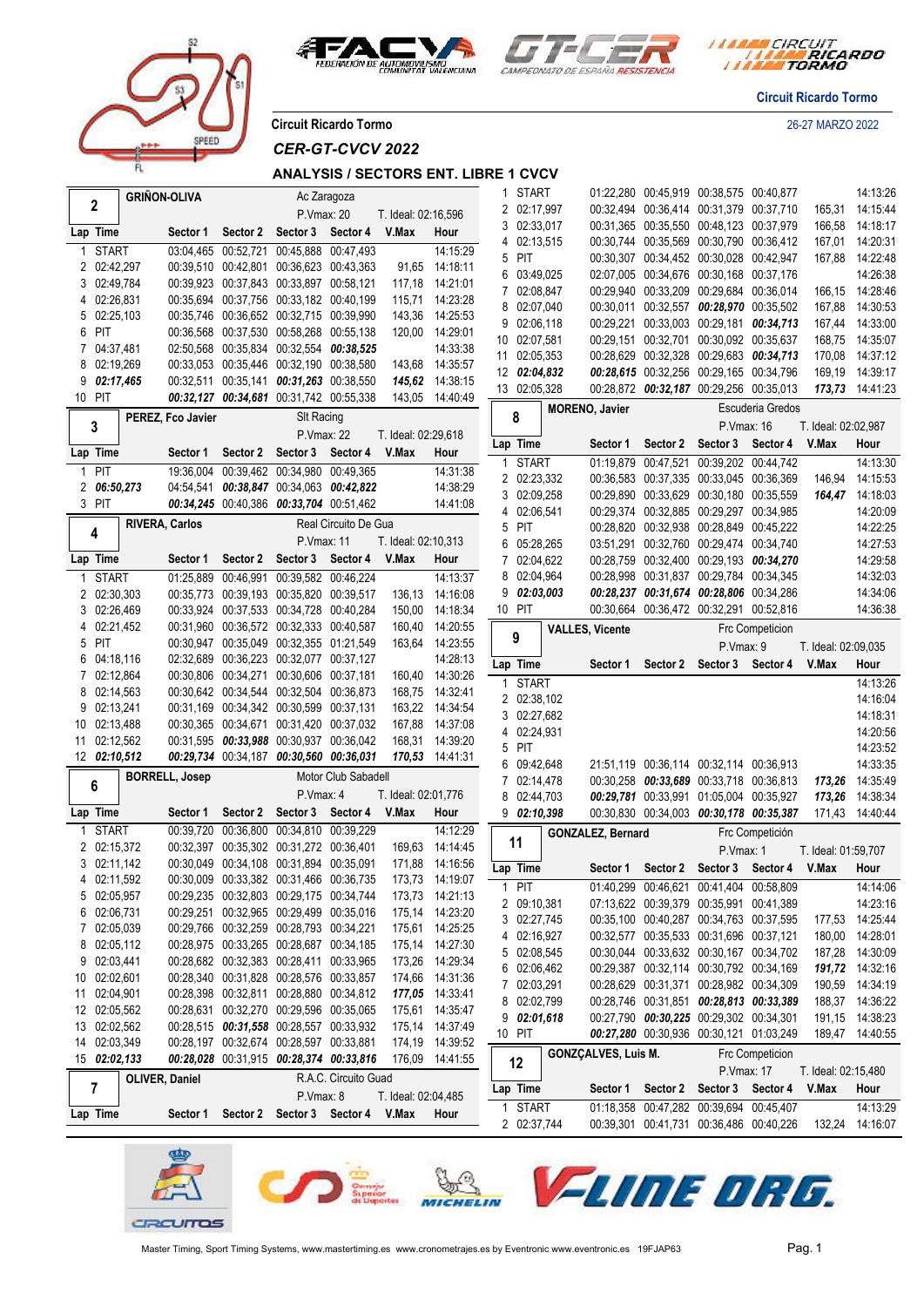

prer



*I TARA CIRCUIT<br>I TARA RICARDO* 

**Circuit Ricardo Tormo**

**Circuit Ricardo Tormo** 26-27 MARZO 2022

*CER-GT-CVCV 2022*

## **ANALYSIS / SECTORS ENT. LIBRE 1 CVCV**

|    | 3 02:28,796  |                          | 00:35,136 00:38,478 00:33,863 00:41,319   |            |                                         |                     | 150,70 14:18:36 |                |              | RIAL, Mauro     |                            |                                         |                   | Motor Club Sabadell                       |                     |                             |
|----|--------------|--------------------------|-------------------------------------------|------------|-----------------------------------------|---------------------|-----------------|----------------|--------------|-----------------|----------------------------|-----------------------------------------|-------------------|-------------------------------------------|---------------------|-----------------------------|
|    | 4 02:22,742  |                          | 00:32,529 00:36,181 00:32,744 00:41,288   |            |                                         | 149,65              | 14:20:59        |                | 18           |                 |                            |                                         | P.Vmax: 12        |                                           | T. Ideal: 02:03,487 |                             |
|    | 5 02:26,353  |                          | 00:34,655 00:39,053 00:32,275 00:40,370   |            |                                         | 127,06              | 14:23:25        |                | Lap Time     |                 | Sector 1                   | Sector 2 Sector 3                       |                   | Sector 4                                  | V.Max               | Hour                        |
|    | 6 02:22,114  |                          | 00:33,027 00:36,522 00:32,539 00:40,026   |            |                                         | 146,94              | 14:25:47        | 1              | <b>START</b> |                 |                            | 00:45,759 00:39,260 00:31,420 00:38,660 |                   |                                           |                     | 14:12:34                    |
|    | 7 02:18,480  |                          | 00:31,782 00:36,498 00:31,955 00:38,245   |            |                                         | 151,05              | 14:28:06        |                | 2 02:18,776  |                 |                            | 00:31,171 00:36,816 00:32,662 00:38,127 |                   |                                           | 153,19              | 14:14:52                    |
|    | 8 02:17,073  |                          | 00:31,605 00:35,670 00:31,695 00:38,103   |            |                                         | 151,05              | 14:30:23        |                | 3 02:16,468  |                 |                            | 00:30.983 00:36.163 00:30.122 00:39.200 |                   |                                           | 159,61              | 14:17:09                    |
|    | 9 02:20,538  |                          | 00:31,787 00:35,085 00:35,385 00:38,281   |            |                                         |                     | 154,29 14:32:43 |                | 4 02:12,360  |                 |                            | 00:30,394 00:34,891 00:29,671 00:37,404 |                   |                                           | 160,00              | 14:19:21                    |
|    | 10 02:39,703 |                          | 00:32,224 00:35,400 00:54,198 00:37,881   |            |                                         |                     | 152,47 14:35:23 |                | 5 02:10,140  |                 |                            | 00:30,120 00:34,480 00:28,982 00:36,558 |                   |                                           | 159,61              | 14:21:31                    |
|    | 11 PIT       |                          | 00:31,381 00:34,523 00:32,468 00:49,585   |            |                                         | 150,35              | 14:37:51        |                | 6 02:12,326  |                 |                            | 00:30,182 00:34,039 00:28,945 00:39,160 |                   |                                           | 159,21              | 14:23:44                    |
|    |              | RODRIGUEZ, Ruben         |                                           |            | <b>Frc Competicion</b>                  |                     |                 |                | 7 02:11,379  |                 |                            | 00:30,551 00:34,102 00:30,653 00:36,073 |                   |                                           | 158,82              | 14:25:55                    |
|    | 14           |                          |                                           | P.Vmax: 19 |                                         | T. Ideal: 02:14,384 |                 | 8              | 02:10,220    |                 |                            | 00:30,949 00:33,768 00:29,332 00:36,171 |                   |                                           | 160,00              | 14:28:05                    |
|    | Lap Time     | Sector 1                 | Sector 2                                  | Sector 3   | Sector 4                                | V.Max               | Hour            | 9              | 02:06,940    |                 |                            | 00:29.424 00:33.387 00:28.629 00:35.500 |                   |                                           | 160,00              | 14:30:12                    |
|    | <b>START</b> |                          | 01:17,399 00:47,121 00:39,649 00:45,230   |            |                                         |                     | 14:13:28        |                | 10 02:06,992 |                 |                            | 00:29,015 00:33,271 00:28,576 00:36,130 |                   |                                           | 160,79              | 14:32:19                    |
|    | 2 02:37,977  |                          | 00:38,425 00:42,539 00:36,335 00:40,678   |            |                                         | 129,60              | 14:16:06        |                | 11 02:09,310 |                 |                            | 00:30,333 00:32,810 00:29,937 00:36,230 |                   |                                           | 162,00              | 14:34:29                    |
|    | 3 02:28,496  |                          | 00:34,554 00:38,064 00:34,296 00:41,582   |            |                                         | 147,95              | 14:18:34        |                | 12 PIT       |                 |                            | 00:27,714 00:31,697 00:29,296 00:42,408 |                   |                                           |                     | 168,75 14:36:40             |
|    | 4 02:23,416  |                          | 00:32,881 00:35,945 00:32,345 00:42,245   |            |                                         | 150,00              | 14:20:58        |                |              |                 |                            |                                         |                   |                                           |                     |                             |
|    | 5 02:39,180  |                          | 00:33,693 00:38,908 00:32,154 00:54,425   |            |                                         | 127,81              | 14:23:37        |                | 19           |                 | <b>HERRAIZ, Pedro Jose</b> |                                         |                   | Club Jarama Sport                         |                     |                             |
|    | 6 02:22,511  |                          | 00:33,183 00:35,771 00:32,887 00:40,670   |            |                                         |                     | 145,62 14:26:00 |                |              |                 |                            |                                         | P.Vmax: 15        |                                           | T. Ideal: 02:04,666 |                             |
|    | 7 02:19,977  |                          | 00:32,636 00:35,611 00:32,585 00:39,145   |            |                                         | 150,35              | 14:28:20        |                | Lap Time     |                 | Sector 1                   | Sector 2                                | Sector 3          | Sector 4                                  | V.Max               | Hour                        |
|    | 8 02:16,659  |                          | 00:31,998 00:34,175 00:32,083 00:38,403   |            |                                         |                     | 150,00 14:30:36 | 1              | <b>START</b> |                 |                            | 01:27,189 00:44,891 00:36,805 00:43,077 |                   |                                           |                     | 14:13:31                    |
| 9  | 02:17,210    |                          | 00:32,010 00:34,087 00:32,941 00:38,172   |            |                                         | 148,97              | 14:32:53        |                | 2 02:24,106  |                 |                            | 00:35,080 00:39,271 00:32,285 00:37,470 |                   |                                           | 159,21              | 14:15:55                    |
|    | 02:16,575    |                          | 00:32,021 00:33,795 00:31,392 00:39,367   |            |                                         | 150,00              | 14:35:10        |                | 3 02:12,021  |                 |                            | 00:30,521 00:33,882 00:30,111 00:37,507 |                   |                                           | 164,05              | 14:18:07                    |
| 10 | 11 PIT       |                          | 00:31,340 00:33,480 00:31,516 00:52,381   |            |                                         |                     |                 |                | 4 02:09,076  |                 |                            | 00:30,082 00:33,348 00:29,387 00:36,259 |                   |                                           | 163,64              | 14:20:16                    |
|    |              |                          | 02:13,477 00:34,600 00:31,637 00:38,579   |            |                                         |                     | 150,70 14:37:39 |                | 5 02:08,483  |                 |                            | 00:29,651 00:33,319 00:29,769 00:35,744 |                   |                                           | 163,64              | 14:22:24                    |
|    | 12 03:58,293 |                          |                                           |            |                                         |                     | 14:41:37        | 6              | PIT          |                 |                            | 00:30,470 00:33,613 00:29,791 00:40,899 |                   |                                           | 164,05              | 14:24:39                    |
|    | 15           | <b>ASENSIO, David</b>    |                                           |            | Automovil Club Zarag                    |                     |                 |                | 7 05:28,352  |                 |                            | 03:43,013 00:35,543 00:31,986 00:37,810 |                   |                                           |                     | 14:30:07                    |
|    |              |                          |                                           | P.Vmax: 6  |                                         | T. Ideal: 02:02,299 |                 |                | 8 02:31,505  |                 |                            | 00:32,285 00:36,317 00:44,707 00:38,196 |                   |                                           |                     | 164,47 14:32:39             |
|    | Lap Time     | Sector 1                 | Sector 2 Sector 3                         |            | Sector 4                                | V.Max               | Hour            |                | 9 02:09,676  |                 |                            | 00:30,500 00:32,451 00:30,254 00:36,471 |                   |                                           | 164,05              | 14:34:49                    |
| 1  | <b>START</b> |                          | 02:20,629 00:37,258 00:32,520 00:37,586   |            |                                         |                     | 14:14:07        |                | 10 02:07,905 |                 |                            | 00:30,134 00:32,635 00:29,808 00:35,328 |                   |                                           | 165,31              | 14:36:56                    |
|    | 2 02:14,033  |                          | 00:31,523 00:35,723 00:30,888 00:35,899   |            |                                         |                     | 167,01 14:16:21 |                | 11 02:06,886 |                 |                            | 00:29,454 00:31,761 00:30,080 00:35,591 |                   |                                           | 165,73              | 14:39:03                    |
|    | 3 02:14,219  |                          | 00:30,382 00:34,532 00:31,347 00:37,958   |            |                                         |                     | 171,43 14:18:35 |                | 12 02:04,666 |                 |                            | 00:28,969 00:31,588 00:29,067 00:35,042 |                   |                                           |                     | 167,44 14:41:08             |
|    | 4 02:17,436  |                          | 00:31,505 00:34,775 00:32,131 00:39,025   |            |                                         | 170,98              | 14:20:52        |                |              | LAHOZ, Jesus    |                            |                                         |                   | Rally Club Costa Aza                      |                     |                             |
|    | 5 02:10,331  |                          | 00:29,767 00:33,969 00:30,854 00:35,741   |            |                                         |                     | 171,88 14:23:03 |                | 20           |                 |                            |                                         | P. Vmax: 21       |                                           | T. Ideal: 02:50,371 |                             |
| 6  | 02:08,275    |                          | 00:30,325 00:33,030 00:29,466 00:35,454   |            |                                         | 174,66              | 14:25:11        |                | Lap Time     |                 | Sector 1                   |                                         | Sector 2 Sector 3 | Sector 4 V.Max                            |                     | Hour                        |
|    | 7 02:06,627  |                          |                                           |            |                                         |                     |                 |                |              |                 |                            |                                         |                   |                                           |                     |                             |
|    |              |                          |                                           |            | 00:29,305 00:32,839 00:29,466 00:35,017 | 172,80              | 14:27:17        |                |              |                 |                            |                                         |                   |                                           |                     |                             |
| 9  | 8 PIT        |                          | 00:29,249 00:32,713 00:30,369 00:41,731   |            |                                         | 169,19              | 14:29:32        | $\overline{1}$ | <b>START</b> |                 |                            | 07:55,348 00:46,717 00:46,918 00:52,532 |                   |                                           |                     | 14:20:20                    |
|    | 04:06,026    |                          | 02:28,855 00:33,277 00:29,302 00:34,592   |            |                                         |                     | 14:33:38        |                | 2 PIT        |                 |                            | 00:44,581 00:47,571 00:48,217 01:02,972 |                   |                                           | 133,33              | 14:23:43                    |
|    | 10 02:08,505 |                          | 00:28,581 00:32,975 00:32,048 00:34,901   |            |                                         | 173,26              | 14:35:46        |                | 3 10:54,392  |                 |                            | 08:16,384 00:47,413 00:40,169 01:10,426 |                   |                                           |                     | 14:34:38                    |
|    | 11 02:04,911 |                          | 00:29,888 00:31,626 00:28,975 00:34,422   |            |                                         | 172,80              | 14:37:51        |                | 4 02:58,713  |                 |                            | 00:41.079 00:45.000 00:41.383 00:51.251 |                   |                                           | 117,82              | 14:37:37                    |
|    | 12 02:03,310 |                          | 00:28,143 00:32,210 00:28,879 00:34,078   |            |                                         | 176,09              | 14:39:54        |                | 502:51,635   |                 |                            | 00:40,038 00:44,612 00:41,433 00:45,552 |                   |                                           | 128,57              | 14:40:28                    |
|    | 13 02:02,397 |                          | 00:28,241 00:31,398 00:28,724 00:34,034   |            |                                         |                     | 175,61 14:41:57 |                |              | <b>ASO-SANZ</b> |                            |                                         |                   | Automovil Club Zarag                      |                     |                             |
|    |              |                          |                                           |            |                                         |                     |                 |                | 21           |                 |                            |                                         | P.Vmax: 14        |                                           | T. Ideal: 02:06,047 |                             |
|    | 16           | <b>FERNANDEZ, Matias</b> |                                           |            | <b>Frc Competicion</b>                  |                     |                 |                | Lap Time     |                 |                            | Sector 1 Sector 2                       |                   | Sector 3 Sector 4 V.Max                   |                     | Hour                        |
|    |              |                          |                                           | P.Vmax: 10 |                                         | T. Ideal: 02:08,574 |                 |                | 1 START      |                 |                            | 01:20,759 00:45,591 00:36,265 00:40,233 |                   |                                           |                     | 14:13:21                    |
|    | Lap Time     |                          | Sector 1 Sector 2 Sector 3 Sector 4 V.Max |            |                                         |                     | Hour            |                | 2 02:18,934  |                 |                            | 00:31,931 00:36,783 00:32,257 00:37,963 |                   |                                           |                     | 157,28 14:15:40             |
|    | 1 START      |                          | 01:15,740 00:47,979 00:39,912 00:44,122   |            |                                         |                     | 14:13:26        |                | 3 PIT        |                 |                            | 00:30,599 00:35,444 00:32,313 00:45,180 |                   |                                           |                     | 164,47 14:18:04             |
|    | 2 02:38,140  |                          | 00:38,874 00:42,499 00:34,952 00:41,815   |            |                                         |                     | 118,46 14:16:04 |                | 4 04:27,903  |                 |                            | 02:44,062 00:35,202 00:31,583 00:37,056 |                   |                                           |                     | 14:22:32                    |
|    | 3 02:27,574  |                          | 00:35.248 00:37.915 00:34.829 00:39.582   |            |                                         |                     | 135,28 14:18:32 |                | 5 02:29,918  |                 |                            | 00:30,215 00:34,189 00:48,438 00:37,076 |                   |                                           |                     | 162,00 14:25:02             |
|    | 4 02:25,054  |                          | 00:32,528 00:35,712 00:32,705 00:44,109   |            |                                         |                     | 141,79 14:20:57 |                | 6 02:13,659  |                 |                            | 00:30,156 00:34,260 00:30,940 00:38,303 |                   |                                           |                     | 164,05 14:27:15             |
|    | 5 PIT        |                          | 00:33,429 00:44,532 00:42,385 00:56,361   |            |                                         |                     | 137,87 14:23:54 |                | 7 02:09,955  |                 |                            | 00:30,454 00:33,120 00:30,138 00:36,243 |                   |                                           |                     | 155,02 14:29:25             |
|    | 6 03:49,922  |                          | 02:04,821 00:34,328 00:31,572 00:39,201   |            |                                         |                     | 14:27:44        |                | 8 02:08,251  |                 |                            | 00:29,496 00:32,785 00:30,027 00:35,943 |                   |                                           |                     | 167,44 14:31:34             |
|    | 7 02:22,127  |                          | 00:31.017 00:39.664 00:34.205 00:37.241   |            |                                         |                     | 168,31 14:30:06 |                | 9 PIT        |                 |                            | 00:28,989 00:33,731 00:29,308 00:40,466 |                   |                                           |                     |                             |
|    | 8 02:12,840  |                          | 00:30,010 00:33,054 00:32,528 00:37,248   |            |                                         |                     | 172,80 14:32:19 |                |              |                 |                            |                                         |                   |                                           |                     | 167,88 14:33:46             |
|    | 9 02:38,156  |                          | 00:32,059 00:42,763 00:39,353 00:43,981   |            |                                         |                     | 166,58 14:34:57 |                | 10 04:21,914 |                 |                            | 02:36,952 00:34,740 00:33,503 00:36,719 |                   | 00:28,998 00:32,097 00:29,984 00:35,653   |                     | 14:38:08<br>166,15 14:40:15 |
|    | 10 02:11,373 |                          | 00:30,127 00:33,272 00:31,021 00:36,953   |            |                                         |                     | 170,53 14:37:08 |                | 11 02:06,732 |                 |                            |                                         |                   |                                           |                     |                             |
|    | 11 02:08,785 |                          | 00:30,221 00:32,448 00:30,320 00:35,796   |            |                                         |                     | 171,43 14:39:17 |                | 23           |                 | DEL MORAL, Guillermo       |                                         |                   | Club Jarama Sport                         |                     |                             |
|    | 12 02:11,151 |                          | 00:30,992 00:32,959 00:30,940 00:36,260   |            |                                         |                     | 172,80 14:41:28 |                | Lap Time     |                 |                            |                                         | P.Vmax: 18        | Sector 1 Sector 2 Sector 3 Sector 4 V.Max | T. Ideal: 02:11,583 | Hour                        |

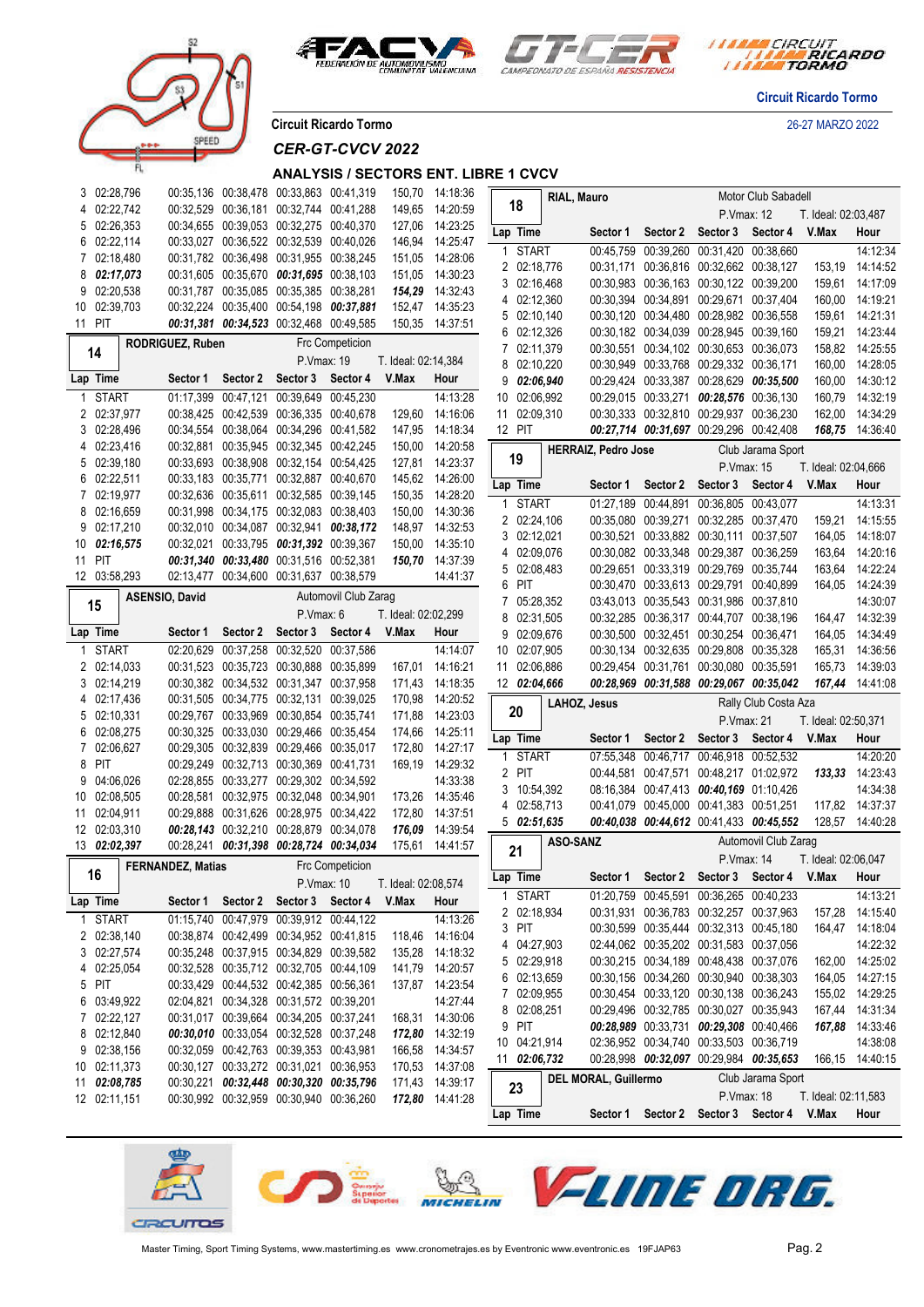







**Circuit Ricardo Tormo**

**Circuit Ricardo Tormo** 26-27 MARZO 2022

## *CER-GT-CVCV 2022*

#### **ANALYSIS / SECTORS ENT. LIBRE 1 CVCV**

| 1 START                     |                    | 01:28,810 00:45,269 00:38,515 00:44,950                                            |                            |                     |                     | 14:13:36                           | 1 PIT       |                 |                   | 04:44,789 01:27,593 00:35,303 00:51,047 |                                         |                     | 14:17:37        |
|-----------------------------|--------------------|------------------------------------------------------------------------------------|----------------------------|---------------------|---------------------|------------------------------------|-------------|-----------------|-------------------|-----------------------------------------|-----------------------------------------|---------------------|-----------------|
| 2 02:29,018                 |                    | 00:35,064 00:38,104 00:35,192 00:40,658                                            |                            |                     |                     | 146,94 14:16:05                    | 2 03:56,312 |                 |                   | 02:06,046 00:38,792 00:31,820 00:39,654 |                                         |                     | 14:21:34        |
| 3 PIT                       |                    | 00:34.044 00:36.693 00:44.187 00:50.303                                            |                            |                     |                     | 151,40 14:18:50                    | 3 PIT       |                 |                   | 00:33,394 00:37,243 00:31,931 00:47,621 |                                         |                     | 145,62 14:24:04 |
| 4 04:10,507                 |                    | 02:21,275 00:36,034 00:33,184 00:40,014                                            |                            |                     |                     | 14:23:01                           | 4 04:09,784 |                 |                   | 02:24,709 00:37,328 00:31,246 00:36,501 |                                         |                     | 14:28:14        |
| 5 02:19,740                 |                    | 00:33,687 00:34,656 00:32,653 00:38,744                                            |                            |                     |                     | 149,65 14:25:21                    | 502:08,702  |                 |                   | 00:29,867 00:33,826 00:29,063 00:35,946 |                                         |                     | 177,05 14:30:22 |
| 6 02:18,826                 |                    | 00:32,522 00:35,278 00:32,032 00:38,994                                            |                            |                     |                     | 151,40 14:27:39                    | 6 02:09,289 |                 |                   |                                         | 00:29,469 00:33,365 00:30,558 00:35,897 |                     | 177,05 14:32:32 |
| 7 PIT                       |                    | 00:32,162 00:34,478 00:31,527 00:46,398                                            |                            |                     |                     | 145,62 14:30:04                    | 7 PIT       |                 |                   | 00:29,289 00:33,195 00:29,226 00:42,448 |                                         |                     | 176,57 14:34:46 |
| 8 05:06,798                 |                    | 03:21,816 00:34,075 00:32,404 00:38,503                                            |                            |                     |                     | 14:35:11                           |             | MOLINA, Jose R. |                   |                                         | Paradigmas Motorspor                    |                     |                 |
| 9 02:17,838                 |                    | 00:31,248 00:33,344 00:31,238 00:42,008                                            |                            |                     |                     | 150,70 14:37:29                    | 36          |                 |                   | P.Vmax: 2                               |                                         | T. Ideal: 02:12,847 |                 |
| 10 02:12,417                |                    | 00:30,766 00:33,627 00:30,731 00:37,293                                            |                            |                     |                     | 152,83 14:39:41                    | Lap Time    |                 | Sector 1 Sector 2 | Sector 3 Sector 4                       |                                         | V.Max               | Hour            |
| 11 PIT                      |                    | 00:30,757 00:33,380 00:30,189 00:44,289                                            |                            |                     |                     | 150,35 14:42:00                    | 1 START     |                 |                   | 01:23,559 00:45,921 00:39,107 00:42,256 |                                         |                     | 14:13:29        |
| 24                          | DOMINGUEZ, F.      |                                                                                    | SIt Racing                 |                     |                     |                                    | 2 02:26,632 |                 |                   | 00:33,579 00:37,424 00:36,333 00:39,296 |                                         |                     | 183,57 14:15:56 |
|                             |                    |                                                                                    |                            | P.Vmax: 12          | T. Ideal: 02:04,484 |                                    | 3 PIT       |                 |                   | 00:31,913 00:36,428 00:32,766 00:49,438 |                                         |                     | 170,98 14:18:27 |
| Lap Time                    |                    | Sector 1 Sector 2 Sector 3 Sector 4 V.Max                                          |                            |                     |                     | Hour                               | 4 12:49,599 |                 |                   | 10:28,988 00:37,151 01:01,106 00:42,354 |                                         |                     | 14:31:16        |
| 1 START                     |                    | 01:41,419 00:41,171 00:35,182 00:42,589                                            |                            |                     |                     | 14:13:39                           | 5 02:16,867 |                 |                   |                                         | 00:31,772 00:35,301 00:32,863 00:36,931 |                     | 179,50 14:33:33 |
| 2 02:33,873                 |                    | 00:35,783 00:42,855 00:35,660 00:39,575                                            |                            |                     |                     | 148,28 14:16:13                    | 6 02:14,547 |                 |                   | 00:29,527 00:33,909 00:32,480 00:38,631 |                                         |                     | 190,03 14:35:48 |
| 3 PIT                       |                    | 00:31,599 00:37,381 00:34,888 00:48,819                                            |                            |                     |                     | 166,58 14:18:45                    | 7 PIT       |                 |                   | 00:30,301 00:38,953 00:33,468 00:53,684 |                                         |                     | 168,31 14:38:24 |
| 4 04:04,887                 |                    | 02:14,153 00:37,927 00:33,706 00:39,101                                            |                            |                     |                     | 14:22:50                           |             |                 |                   |                                         |                                         |                     |                 |
| 5 PIT                       |                    | 00:31,475 00:36,195 00:32,625 00:45,198<br>05:12,360 00:35,438 00:33,253 00:38,670 |                            |                     |                     | 167,44 14:25:16<br>14:32:16        |             |                 |                   |                                         |                                         |                     |                 |
| 6 06:59,721<br>7 02:09,184  |                    | 00:30,896 00:32,930 00:30,155 00:35,203                                            |                            |                     |                     | 165,73 14:34:25                    |             |                 |                   |                                         |                                         |                     |                 |
| 8 02:06,516                 |                    | 00:30,409 00:31,814 00:29,018 00:35,275                                            |                            |                     |                     | 168,75 14:36:31                    |             |                 |                   |                                         |                                         |                     |                 |
| 9 PIT                       |                    | 00:28,620 00:31,643 00:30,442 00:44,035                                            |                            |                     |                     | 168,31 14:38:46                    |             |                 |                   |                                         |                                         |                     |                 |
|                             | SANZ DE MADRID, M. |                                                                                    |                            | Smc Motorsport      |                     |                                    |             |                 |                   |                                         |                                         |                     |                 |
| 25                          |                    |                                                                                    | P.Vmax: 3                  |                     | T. Ideal: 02:04,469 |                                    |             |                 |                   |                                         |                                         |                     |                 |
| Lap Time                    |                    | Sector 1 Sector 2 Sector 3 Sector 4 V.Max                                          |                            |                     |                     | Hour                               |             |                 |                   |                                         |                                         |                     |                 |
| 1 START                     |                    | 04:47,260 00:41,137 00:35,391 00:41,691                                            |                            |                     |                     | 14:16:44                           |             |                 |                   |                                         |                                         |                     |                 |
| 2 02:24,794                 |                    | 00:33,093 00:39,741 00:33,265 00:38,695                                            |                            |                     |                     | 178,51 14:19:09                    |             |                 |                   |                                         |                                         |                     |                 |
| 3 PIT                       |                    | 00:31,121 00:37,571 00:32,320 00:46,770                                            |                            |                     |                     | 168,31 14:21:37                    |             |                 |                   |                                         |                                         |                     |                 |
| 4 04:11,454                 |                    | 02:23,171 00:37,781 00:32,222 00:38,280                                            |                            |                     |                     | 14:25:48                           |             |                 |                   |                                         |                                         |                     |                 |
| 5 02:18,719                 |                    | 00:32,432 00:36,475 00:33,080 00:36,732                                            |                            |                     |                     | 151,40 14:28:07                    |             |                 |                   |                                         |                                         |                     |                 |
| 6 02:16,899                 |                    | 00:31,520 00:35,549 00:32,175 00:37,655                                            |                            |                     |                     | 154,65 14:30:24                    |             |                 |                   |                                         |                                         |                     |                 |
| 7 PIT                       |                    | 00:31,426 00:35,184 00:35,460 00:43,637                                            |                            |                     |                     | 159,21 14:32:49                    |             |                 |                   |                                         |                                         |                     |                 |
| 8 04:03,959                 |                    | 02:23,137 00:35,281 00:30,416 00:35,125                                            |                            |                     |                     | 14:36:53                           |             |                 |                   |                                         |                                         |                     |                 |
| 9 02:08,180                 |                    | 00:29,131 00:34,614 00:30,077 00:34,358                                            |                            |                     |                     | 185,67 14:39:02                    |             |                 |                   |                                         |                                         |                     |                 |
| 10 02:04,469                |                    | 00:28,149 00:33,114 00:29,576 00:33,630                                            |                            |                     |                     | 185,67 14:41:06                    |             |                 |                   |                                         |                                         |                     |                 |
| 26                          | PUIGMAL, Laurent   |                                                                                    |                            | Motor Club Sabadell |                     |                                    |             |                 |                   |                                         |                                         |                     |                 |
|                             |                    |                                                                                    | P.Vmax: 7                  |                     | T. Ideal: 02:01,527 |                                    |             |                 |                   |                                         |                                         |                     |                 |
| Lap Time                    |                    | Sector 1 Sector 2 Sector 3 Sector 4 V.Max                                          |                            |                     |                     | Hour                               |             |                 |                   |                                         |                                         |                     |                 |
| 1 START                     |                    |                                                                                    |                            |                     |                     | 14:12:36                           |             |                 |                   |                                         |                                         |                     |                 |
| 2 02:17,603                 |                    |                                                                                    |                            |                     |                     | 14:14:53                           |             |                 |                   |                                         |                                         |                     |                 |
| 3 02:13,928                 |                    |                                                                                    |                            |                     |                     | 14:17:07                           |             |                 |                   |                                         |                                         |                     |                 |
| 4 02:07,456                 |                    |                                                                                    |                            |                     |                     | 14:19:15                           |             |                 |                   |                                         |                                         |                     |                 |
| 5 02:10,195                 |                    |                                                                                    |                            |                     |                     | 14:21:25                           |             |                 |                   |                                         |                                         |                     |                 |
| 6 02:06,673                 |                    |                                                                                    |                            |                     |                     | 14:23:32                           |             |                 |                   |                                         |                                         |                     |                 |
| 7 02:13,072                 |                    |                                                                                    |                            |                     |                     | 14:25:45                           |             |                 |                   |                                         |                                         |                     |                 |
| 8 02:25,509                 |                    | 00:30,656 00:32,471 00:47,381 00:35,001                                            |                            |                     |                     | 172,34 14:28:10                    |             |                 |                   |                                         |                                         |                     |                 |
| 9 02:11,632<br>10 02:03,555 |                    | 00:28,926 00:35,335 00:31,258 00:36,113<br>00:28,388 00:31,673 00:29,519 00:33,975 |                            |                     |                     | 173,26 14:30:22<br>171,88 14:32:25 |             |                 |                   |                                         |                                         |                     |                 |
| 11 02:03,949                |                    | 00:28,425 00:32,626 00:28,791 00:34,107                                            |                            |                     |                     | 172,80 14:34:29                    |             |                 |                   |                                         |                                         |                     |                 |
| 12 02:03,728                |                    | 00:28,448 00:31,665 00:28,710 00:34,905                                            |                            |                     |                     | 174,66 14:36:33                    |             |                 |                   |                                         |                                         |                     |                 |
| 13 02:02,451                |                    | 00:27,975 00:31,709 00:29,080 00:33,687                                            |                            |                     |                     | 173,26 14:38:35                    |             |                 |                   |                                         |                                         |                     |                 |
| 14 02:03,906                |                    | 00:28,907 00:33,074 00:28,200 00:33,725                                            |                            |                     |                     | 173,26 14:40:39                    |             |                 |                   |                                         |                                         |                     |                 |
|                             | HAMLYN, Alejandro  |                                                                                    |                            | Smc Motorsport      |                     |                                    |             |                 |                   |                                         |                                         |                     |                 |
| 27                          |                    |                                                                                    | P.Vmax: 4                  |                     | T. Ideal: 02:07,444 |                                    |             |                 |                   |                                         |                                         |                     |                 |
| Lap Time                    | Sector 1           |                                                                                    | Sector 2 Sector 3 Sector 4 |                     | V.Max               | Hour                               |             |                 |                   |                                         |                                         |                     |                 |
|                             |                    |                                                                                    |                            |                     |                     |                                    |             |                 |                   |                                         |                                         |                     |                 |

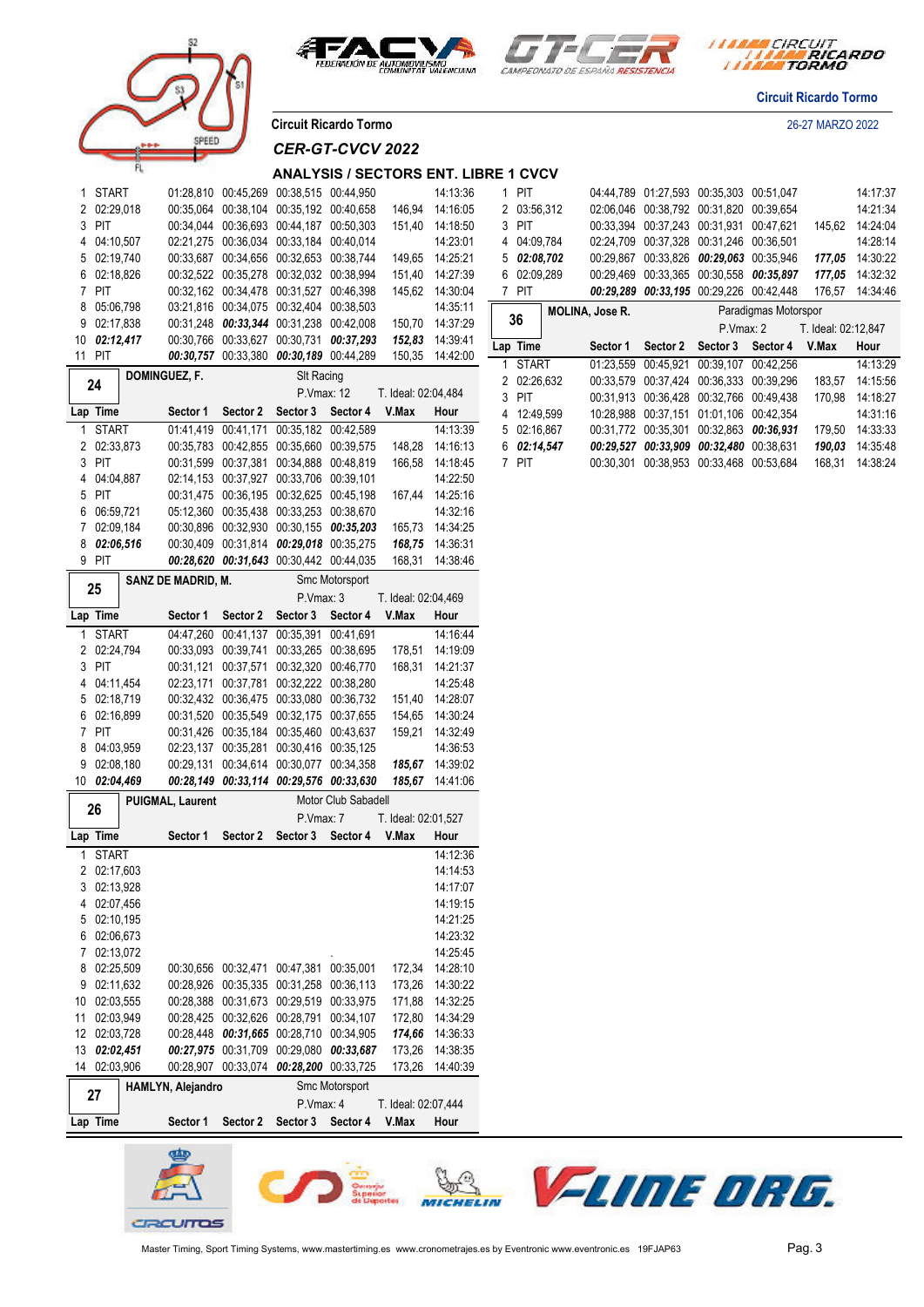



*I TARA CIRCUIT<br>TARA RICARDO* 

**Circuit Ricardo Tormo**

# COFFI

**Circuit Ricardo Tormo** 26-27 MARZO 2022 *CER-GT-CVCV 2022*

## **Velocidades máximas ENT. LIBRE 1 CVCV**

|                | <b>Nombre</b>        | Equipo/Club          | Vehículo               |       |       |       | Mejores 5 velocidades máximas |       | Media | Max.  |
|----------------|----------------------|----------------------|------------------------|-------|-------|-------|-------------------------------|-------|-------|-------|
| 31             | GONZALEZ, Bernard    | Frc Competición      | GINETTA G55 GT4        | 191,7 | 191,2 | 190,6 | 189,5                         | 188,4 | 190,3 | 191,7 |
| 36             | MOLINA, Jose R.      | Paradigmas Motorspor | <b>SEAT CUPRA TCR</b>  | 190,0 | 183,6 | 179,5 | 171,0                         | 168,3 | 178,5 | 190,0 |
| 25             | SANZ DE MADRID, M.   | Smc Motorsport       | P. 308 RACING CUP      | 185,7 | 185,7 | 178,5 | 168,3                         | 159,2 | 175,5 | 185,7 |
| 27             | HAMLYN, Alejandro    | Smc Motorsport       | P. RCZ RACING CUP      | 177,0 | 177,0 | 176,6 | 145,6                         |       | 169,1 | 177,0 |
| 6              | BORRELL, Josep       | Motor Club Sabadell  | R. CLIO CUP IV         | 177,0 | 176,1 | 175,6 | 175,6                         | 175,1 | 175,9 | 177,0 |
| 15             | ASENSIO, David       | Automovil Club Zaraq | R. CLIO IV CUP         | 176,1 | 175,6 | 174,7 | 173,3                         | 172,8 | 174,5 | 176,1 |
| 26             | PUIGMAL, Laurent     | Motor Club Sabadell  | P. 308 RACING CUP      | 174,7 | 173,3 | 173,3 | 173,3                         | 172,8 | 173,4 | 174,7 |
|                | OLIVER, Daniel       | R.A.C. Circuito Guad | R. CLIO CUP IV         | 173,7 | 170,1 | 169,2 | 168,8                         | 167,9 | 169,9 | 173,7 |
| 9              | VALLES, Vicente      | Frc Competicion      | AUDI TT                | 173,3 | 173,3 | 171,4 |                               |       | 172,7 | 173,3 |
| 16             | FERNANDEZ, Matias    | Frc Competicion      | AUDI TT                | 172,8 | 172,8 | 171,4 | 170,5                         | 168,3 | 171,2 | 172,8 |
|                | RIVERA, Carlos       | Real Circuito De Gua | R. CLIO CUP IV         | 170,5 | 168,8 | 168,3 | 167,9                         | 163,6 | 167,8 | 170,5 |
| 18             | RIAL, Mauro          | Motor Club Sabadell  | P. 308 RACING CUP      | 168,8 | 162,0 | 160,8 | 160,0                         | 160,0 | 162,3 | 168,8 |
| 24             | DOMINGUEZ, F.        | SIt Racing           | H. COUPE               | 168,8 | 168,3 | 167,4 | 166,6                         | 165,7 | 167,4 | 168,8 |
| 21             | ASO-SANZ             | Automovil Club Zaraq | H. COUPE COPA          | 167,9 | 167,4 | 166,2 | 164,5                         | 164,1 | 166,0 | 167,9 |
| 19             | HERRAIZ, Pedro Jose  | Club Jarama Sport    | R. CLIO CUP III        | 167,4 | 165,7 | 165,3 | 164,5                         | 164,1 | 165,4 | 167,4 |
| 8              | MORENO, Javier       | Escuderia Gredos     | PEUGEOT 205            | 164,5 | 146,9 |       |                               |       | 155,7 | 164,5 |
| 12             | GONZÇALVES, Luis M.  | Frc Competicion      | F. FIESTA ST           | 154,3 | 152,5 | 151,0 | 151,0                         | 150,7 | 151,9 | 154,3 |
| 23             | DEL MORAL, Guillermo | Club Jarama Sport    | H. ACCENT              | 152,8 | 151,4 | 151,4 | 150,7                         | 150,3 | 151,3 | 152,8 |
| 14             | RODRIGUEZ, Ruben     | Frc Competicion      | F. FIESTA ST           | 150,7 | 150,3 | 150,0 | 150,0                         | 150,0 | 150,2 | 150,7 |
| $\overline{2}$ | <b>GRIÑON-OLIVA</b>  | Ac Zaragoza          | H. ACCENT FASE II      | 145,6 | 143,7 | 143,4 | 143,0                         | 120,0 | 139,1 | 145,6 |
| 20             | LAHOZ, Jesus         | Rally Club Costa Aza | A. R. GTV 1750 1ªSERIE | 133,3 | 128,6 | 117,8 |                               |       | 126,6 | 133,3 |
|                | PEREZ, Fco Javier    | SIt Racing           | PEUGEOT 206            |       |       |       |                               |       |       |       |